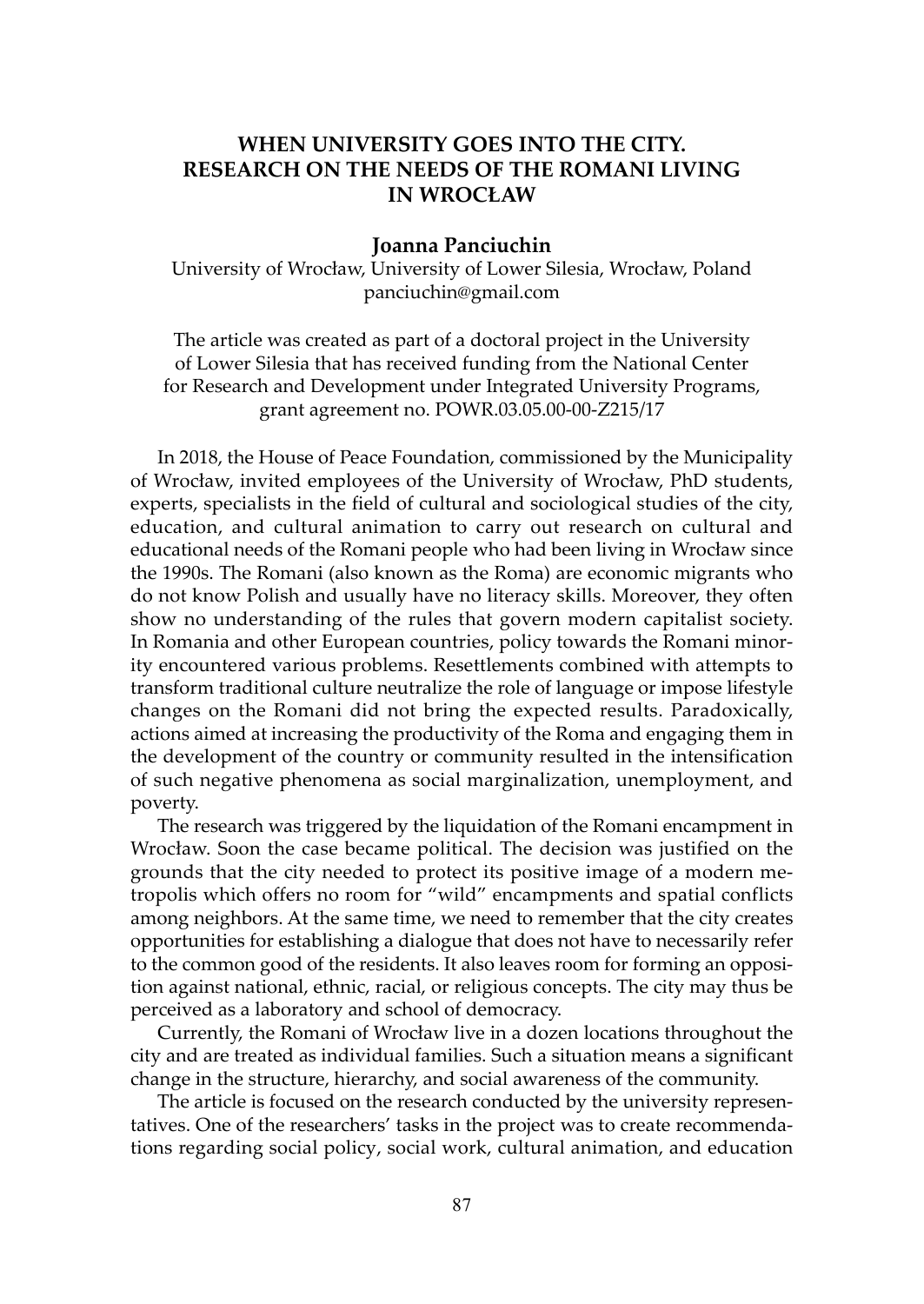in the area of identity and integration of the Romanian Roma community in Wrocław. This means that the researchers commissioned by the Municipality of Wrocław were expected to propose solutions that could be implemented to improve the situation of the Romani community.

Keywords: Romani, Roma, city, education, ethnic minority, emancipation, democracy.

## КОГДА УНИВЕРСИТЕТ ВХОДИТ В ГОРОД: ИССЛЕДОВАНИЕ ПОТРЕБНОСТЕЙ РОМСКОЙ ЖИЗНИ ВО ВРОЦЛАВЕ

#### Иоанна Панчухин

Вроцлавский университет, Университет Нижней Силезии, Вроцлав, Польша panciuchin@gmail.com

В 2018 году Фонд «Дом мира» по заказу Вроцлавского муниципалитета пригласил сотрудников Вроцлавского университета (докторантов, экспертов, специалистов в области культурно-социологических исследований города, образования и культурной анимации) для проведения исследований о культурных и образовательных потребностях ромов, которые жили во Вроцлаве с 1990-х годов. Ромы являются экономическими мигрантами, которые не знают польского языка и обычно не имеют навыков грамотности. Более того, они часто не понимают правил, которые присущи современному капиталистическому обществу. В Румынии и других европейских странах политика в отношении ромского меньшинства сталкивалась с различными проблемами. Переселение в сочетании с попытками трансформировать традиционную культуру, нейтрализовать роль языка или навязать им изменения в образе жизни не принесло ожидаемых результатов. Как это ни парадоксально, действия, направленные на повышение продуктивности ромов и вовлечение их в развитие страны или общины, привели к усилению таких негативных явлений, как социальная маргинализация, безработица и бедность. Исследование было инициировано ликвидацией лагеря ромов во Вроцлаве. Вскоре дело стало политическим. Решение было оправданным на том основании, что город должен был защищать свой позитивный образ современного мегаполиса, в котором нет места для «диких» лагерей и пространственных конфликтов между соседями. В то же время мы должны помнить, что город создает возможности для налаживания диалога, который не обязательно должен ссылаться на общее благо жителей. Это также оставляет место для формирования оппозиции против национальных, этнических, расовых или религиозных концепций. Таким образом, город может восприниматься как лаборатория и школа демократии. В настоящее время ромы Вроцлава живут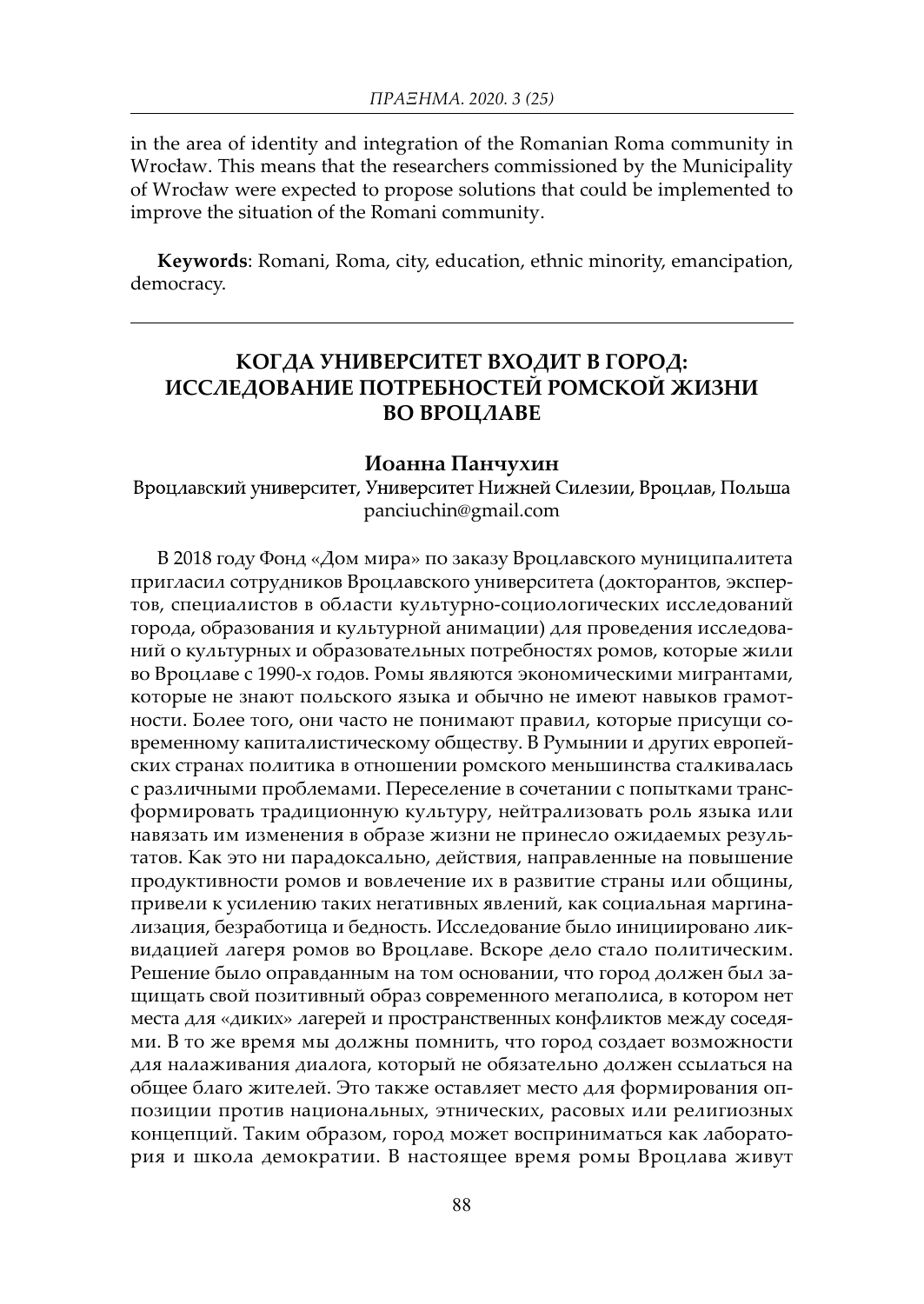в дюжине мест по всему городу и в обществе города относятся к ним как к отдельным семьям. Такая ситуация означает значительные изменения в структуре, иерархии и социальной осведомленности сообщества. Статья концентрируется на исследованиях, проводимых представителями университета. Одной из задач исследователей в проекте было создание рекомендаций, касающихся социальной политики, социальной работы, культурной анимации и образования в области самобытности и интеграции ромской общины во Вроцлаве. Это означает, что исследователи, уполномоченные муниципалитетом Вроцлава, должны были предложить решения, которые могли бы быть реализованы для улучшения положения ромской общины.

Ключевые слова: ромы, город, образование, этническое меньшинство, эмансипация, демократия.

DOI 10.23951/2312-7899-2020-3-87-98

This article was written by a cultural studies expert who, at the invitation of external, non-university organizations (Municipality of Wrocław and the House of Peace Foundation), conducted the research as part of a project aimed at developing recommendations for the continuation of the socio-educational program addressed to the ethnic minority – a group of the Romani Roma living in Wroclaw. Qualitative methods characteristic for the humanities were used to describe and analyze the phenomena being the subject of the research – extensive, free-form interviews and field observations. The research did not serve to obtain statistical data on the economic situation of the Roma. The main goal was to analyze the changes taking place within their identity and daily practices after changing living conditions. It should be emphasized once again that this article falls within the perspective of cultural sciences. It also used elements of the theory of agonist democracy, which belongs to the area of the philosophy of politics and culture. These studies do not fall into the area of cognitive sociology, demography, or social geography. They are also much closer to theoretical pedagogy than to economics based on hard data and statistical indicators. Although the social group to which the analysis relates has been in Poland for a long time, the conditions and ways of life of its members have not yet been the subject of in-depth scientific studies in any field of research.

A community of Romani immigrants from a Romanian city Făgăraș has lived in Wrocław since the 1990s. They were forced to leave their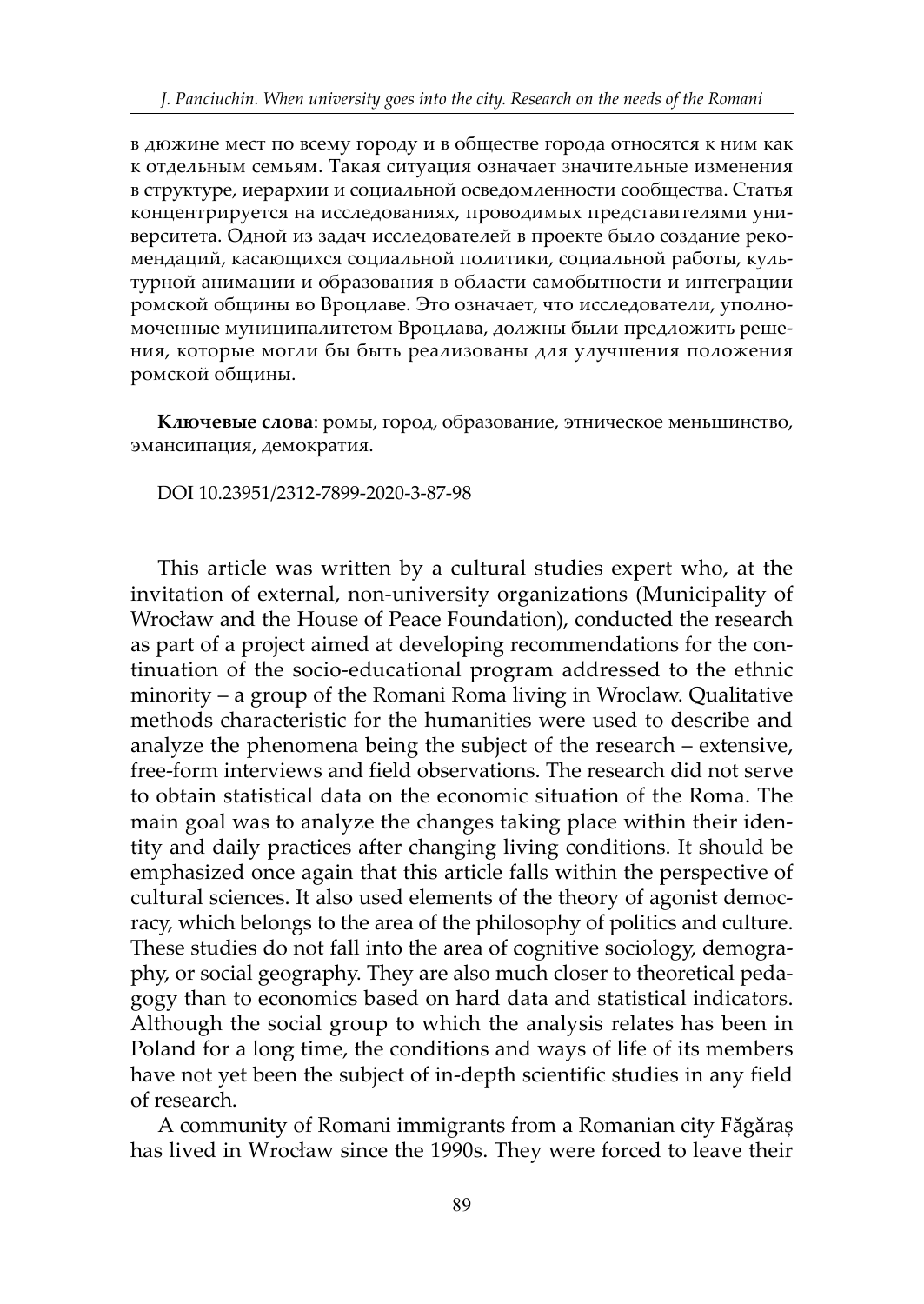country of birth because of their difficult socioeconomic situation. At this point, it is worth mentioning that, in Romania and other European countries, policy towards the Romani minority encountered various problems. Resettlements combined with attempts to transform traditional culture neutralize the role of language or impose lifestyle changes on the Romani (including attempts to change the way Romani men used to earn money) did not bring the expected results. Paradoxically, the actions aimed at increasing the productivity of the Roma and engaging them in the development of the country or community, resulted in the intensification of such negative phenomena as social marginalization, unemployment, and poverty. Political transformations in the countries of Central and Eastern Europe have further deepened these processes. Even before the transformation, in 1952, the Polish authorities issued a resolution on "the assistance for the Gypsy population in the transition to a settled way of life" [Prokop, Mach 2016, 74]. The idea was to provide the Roma with housing and jobs. However, only three or four thousand people from the Roma minority settled as a result of this action. The rest were treated as criminals and punished by *milicja* (the national police organization of the Polish People's Republic) for not having permanent residence, illegal gatherings, and not sending children to school. The Romani appeared to the communist authorities as "savages" who had to be forced into society. They were required to settle yet no communal or social housing was provided to them. As a result, they started to abandon their traditional nomadic lifestyle and set up their encampments in the undeveloped degraded urban areas. Their presence usually met with reluctance from the people outside the Roma community. In this way, the process of their marginalization and exclusion from the privileged white Polish society continued [Ibidem, 75]. In 1989, the centrally controlled economy was abolished, followed by the closure of state-owned factories and collective farms (kolkhozes) where the Roma used to work. As the result of the hurried transformation, social inequalities began to increase, and the minority groups (including the Romani) who had already had difficulties in adjusting to the conditions of the new system (capitalism) became even further marginalized [Szczepaniak 2015, 17]. The Romani people became victims of racist and xenophobic attacks due to their distinctive appearance (in particular, different skin color), language, or customs. This sort of a negative attitude towards the Roma minority escalated with the right-wing radicalization and the growing nationalist sentiments.

The members of the Roma community that settled in Wrocław in the allotment gardens at Paprotna and later at Kamienskiego were strongly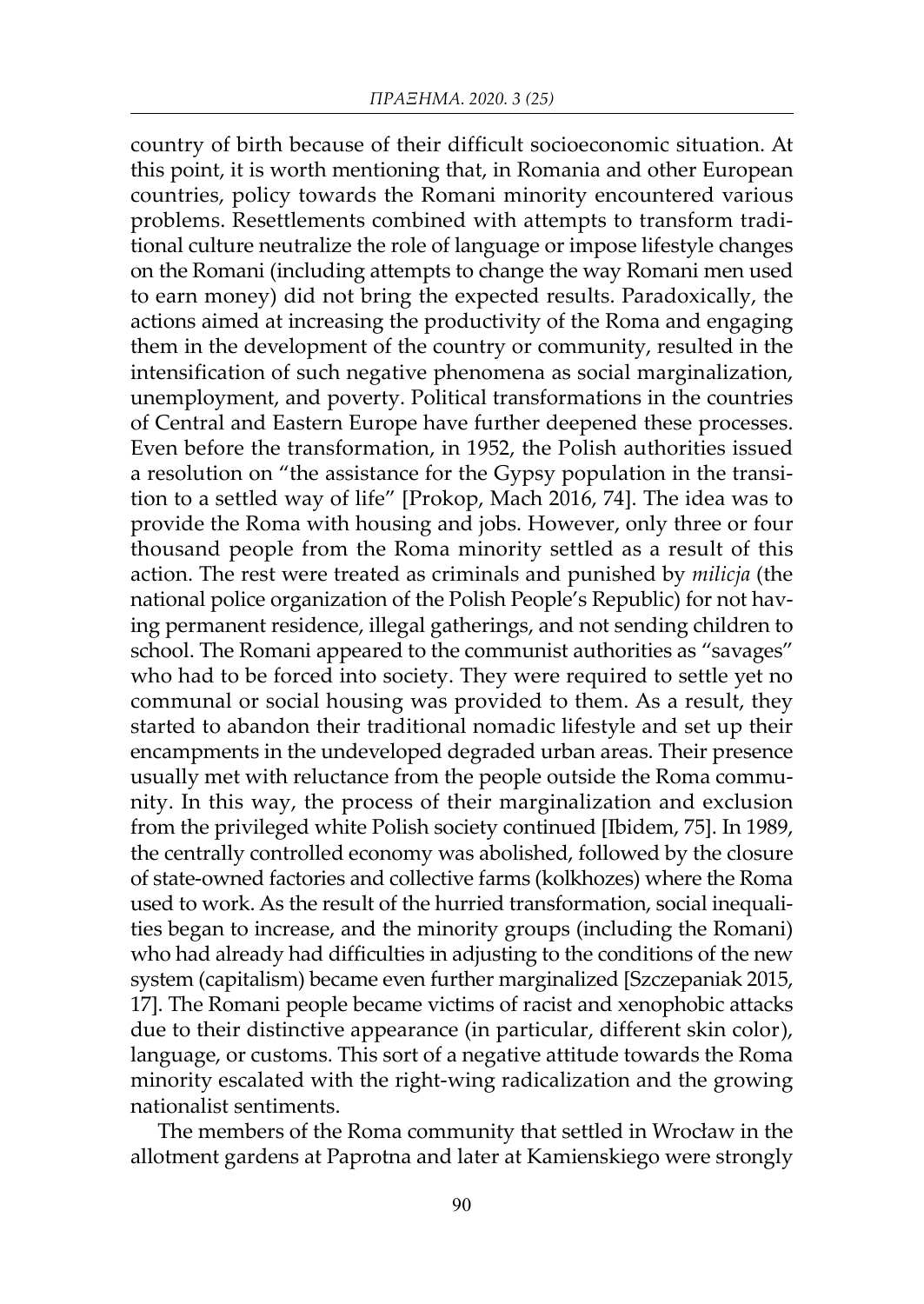affected by the negative effects of the socioeconomic changes that took place over the past three decades. The Romani people are one of the poorest groups in the entire European Union in terms of material living conditions. At the same time, they constitute one of the most numerous ethnic minorities in Europe [Kwadrans 2013, 178]. In Wrocław, they set up an informal encampment in the abandoned allotment gardens belonging to the Municipality of Wrocław. The barracks were made of waste materials and kept warm thanks to the self-made heating systems. At the same time, the constructions lacked access to running water and energy sources. They also did not meet legal requirements regarding fire safety and sanitary standards. These living conditions certainly fell short of the standards accepted in modern European countries and were unthinkable to the regular people living in big cities such as Wrocław. The encampment was arranged chaotically, with various objects (including items found at landfills) left scattered around the area. A number of complaints from residents of neighboring housing estates spurred the Municipal Police to consider the eviction of the Romani, which was planned for March 2012. The decision was based on the negative opinion of the Provincial Sanitary-Epidemiological Station about the living conditions in the encampment. However, legal consultations showed that the displacement of the citizens of Romania, which is one of the Member States of the European Union, was illegal. Information about the plans that the city authorities had regarding the encampment leaked to the media and gave rise to a major controversy. Over the following months, numerous meetings took place that gathered local and state public officials, representatives of the uniformed services, and migrant specialists. The main problem was to reach a consensus on the scope of jurisdiction and responsibility for the "unwanted" economic immigrants who were, in fact, the citizens of the EU associated country. In 2013, the Municipality of Wrocław finally decided to file a lawsuit for eviction of the Romani. The case aroused a considerable controversy. Numerous acts of negligence and overt discrimination could be observed, e.g., instead of a Romani interpreter, the court appointed a Romanian one. However, the Romani people often no longer speak Romanian due to their long history of emigration [Ferenc, Mandelt 2004, 11–18]. The encampment was finally liquidated in 2018 and the Roma community dispersed. As part of the socio-educational program, Romani families were located in a dozen training apartments rented in various parts of the city by a non-governmental organization, the House of Peace Foundation. The program was commissioned and funded by the Municipality of Wrocław. The solution was expected to improve the living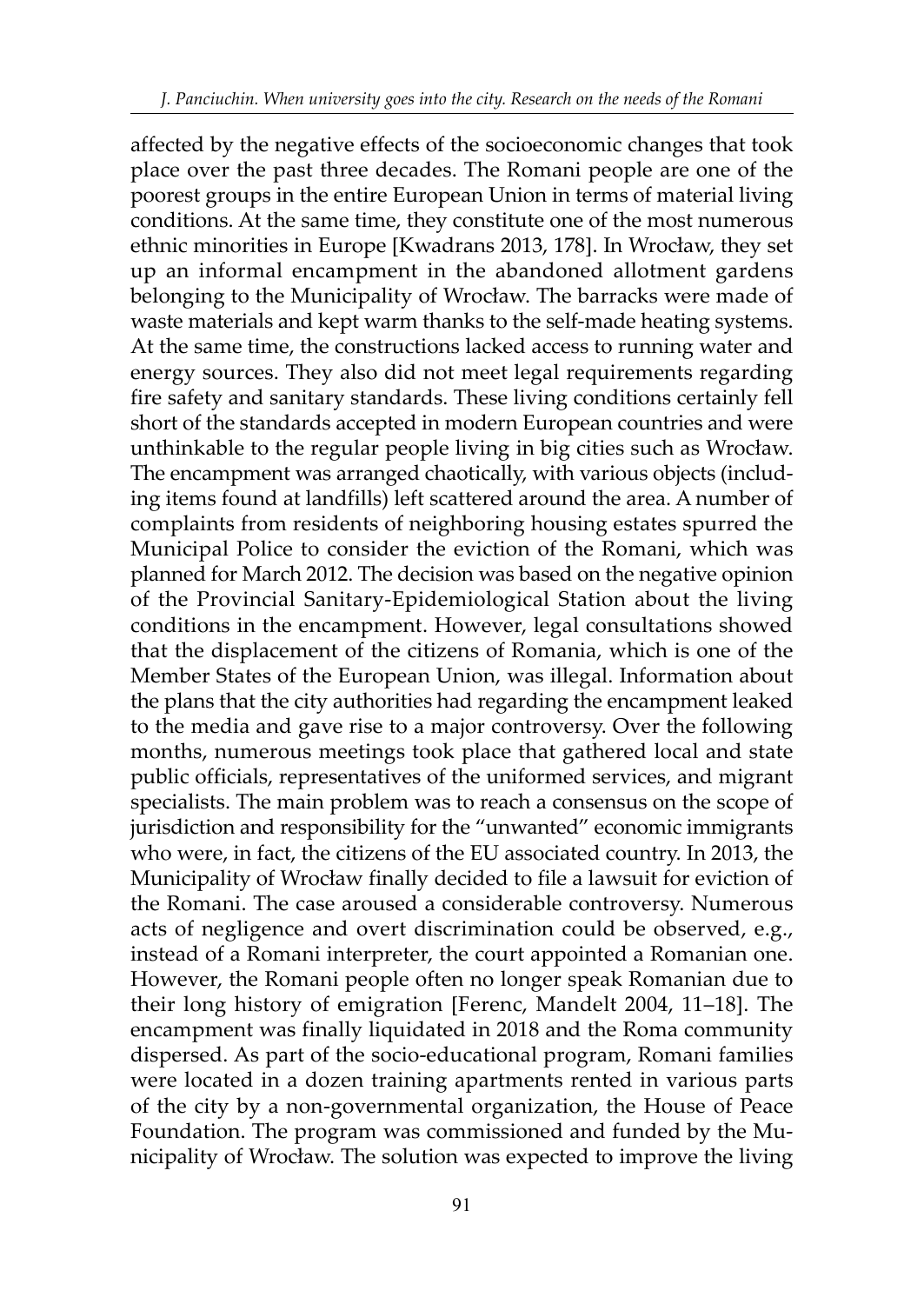conditions of the economic immigrants, provide access to education for children of school age, and – in the long term – lead to an increased employability and self-empowerment (in particular, less dependency on the social security system). Families were provided with assistance from social workers. The dislocation of the encampment's residents, however, meant the dispersion of the group and, consequently, upset the relations within the community. It may be thus assumed that the integration with the new sociocultural environment will bring about not only positive outcomes, such as an increased material quality of life (access to hot and cold water, electricity, heating). It may also have negative effects such as the breakdown of existing social bonds within the group and detachment from traditional forms of culture. When it comes to the sense of community or the nature of intra-family relations, it may be expected that they will be significantly influenced by the already mentioned processes of schooling and socialization of Romani children with other students.

Currently, the Roma of Wrocław live in a dozen locations throughout the city and are treated as individual families by the House of Peace Foundation. Such a situation means a significant change in the structure, hierarchy, and social awareness of the community. It requires, among other things, a need for redefining the position of previous community leaders and women, and finding new ways for the community members to interact with the social environment, including e.g., Romani children's attitude towards school. In total, approximately 112 Romani people in 31 families are expected to gain new competencies that would help them develop living independence. They are supposed to learn how to become financially self-sufficient, exercise their rights, and meet their obligations related to being part of the Wrocław community. One of the objectives of the program is also to integrate the Romani customary ways of life (including the ways of earning and managing money) with the cultural and socioeconomic norms in Poland. Key to the process of social adaptation is the ability to maintain a job, the responsibility for the living space, and ensuring children their right to education, which is expected to lead to their emancipation in the future. The process also entails changes in day-to-day practices, such as respecting the rules of the contract with the House of Peace Foundation, timely rent payment, restraining from begging, accepting limitations regarding mobility (including economic migration to other EU countries) and reception of guests (in line with the principles of social coexistence). The families living in the training apartments must also resign from keeping pets and from the "ritual slaughter" of animals. It is crucial to reconcile these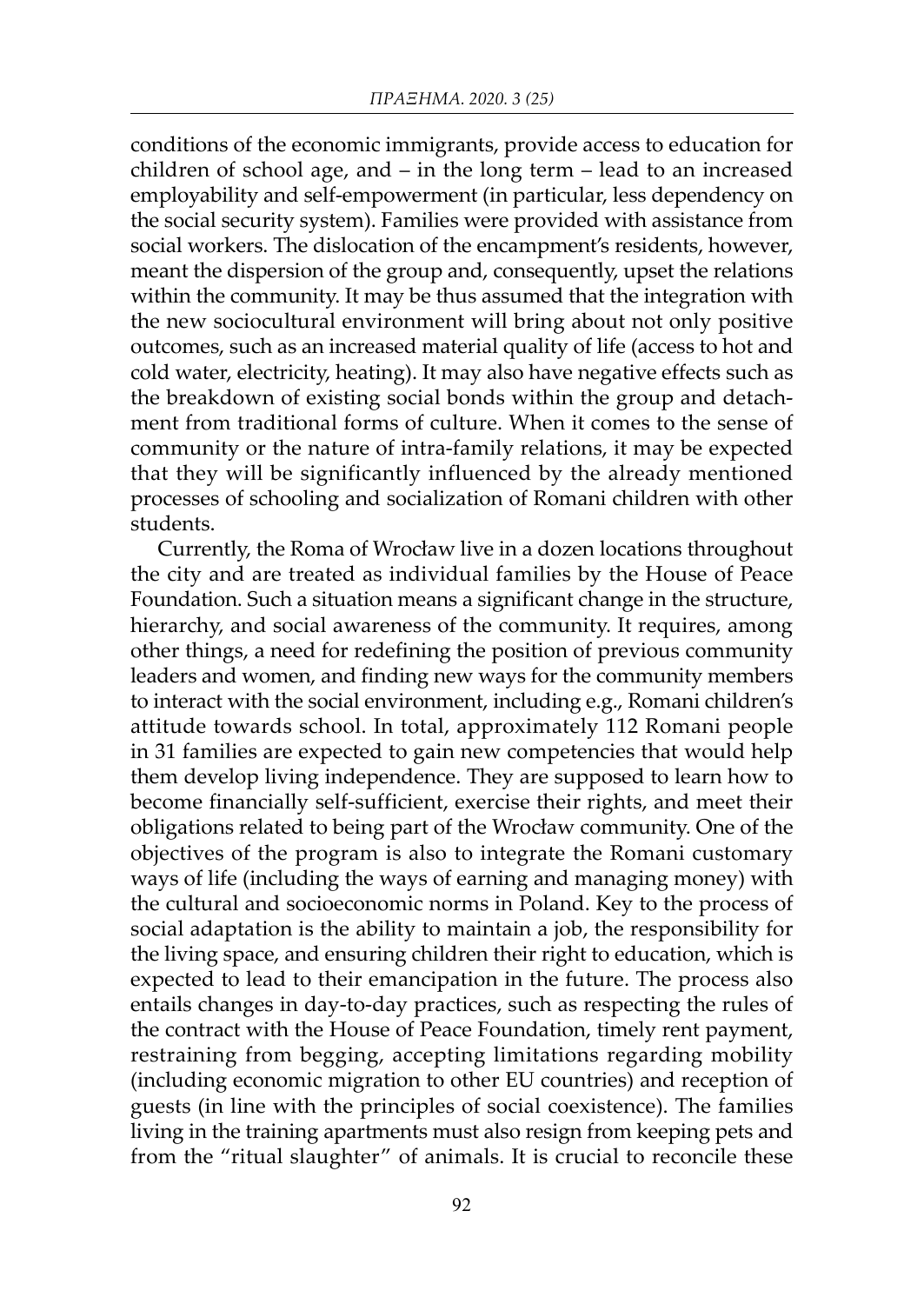new principles of life with *Romanipen*, a set of rules and prohibitions that govern the way of life in Romani communities.

In September 2018, the House of Peace Foundation appointed a research team consisting of employees of the University of Wrocław, PhD students, experts, specialists in the field of cultural and sociological studies of the city, education, and cultural animation. Its members had research experience in the field of urban lifestyle, ethical and aesthetic dimensions of economic inequalities, urban policies, culture as an instrument of social change, and in local and global educational trends.

It was assumed that the results of the empirical research would make it possible to get an insight into the current existential situation of the Romani living in Wrocław, help understand the transformations that have taken place in their community, and explain the dynamics of changes in intra-group relations. The research hypothesis was based on the assumption that not all the solutions offered to the representatives of the community would be accepted by them. An important question was posed: Which of the suggested solutions would be perceived as beneficial and thus encourage the Romani to introduce changes in their daily life, and which would be found oppressive or incomprehensible and thus rejected? The objective was to examine the impact that this process of sociocultural integration had on redefining Romani attitudes and on the elements of their traditional identity. Additionally, an attempt was made to understand how the dispersion of the community and the change in their housing conditions affected the educational aspirations of Romani children. The overarching goal of the interviews and observations gathered was, therefore, to describe the situation of the Romanian Roma after they were moved from the encampment to the training apartments. The research concerned two problem areas. The first focused on the Romani cultural identity, with an emphasis on disintegration processes within the existing community and integration with the new environment (here especially interesting was the potential change in status and ways of functioning of individual families and their members). The second research problem centered around the educational needs and attitudes of adults and children towards school and teaching. In this context, the ability to perceive and appreciate social and individual benefits that education offers to children and youth seemed especially significant. The researchers were also asked to prepare recommendations regarding social policy, social work, cultural animation, and education in the area of identity and integration of the Romanian Roma community in Wrocław.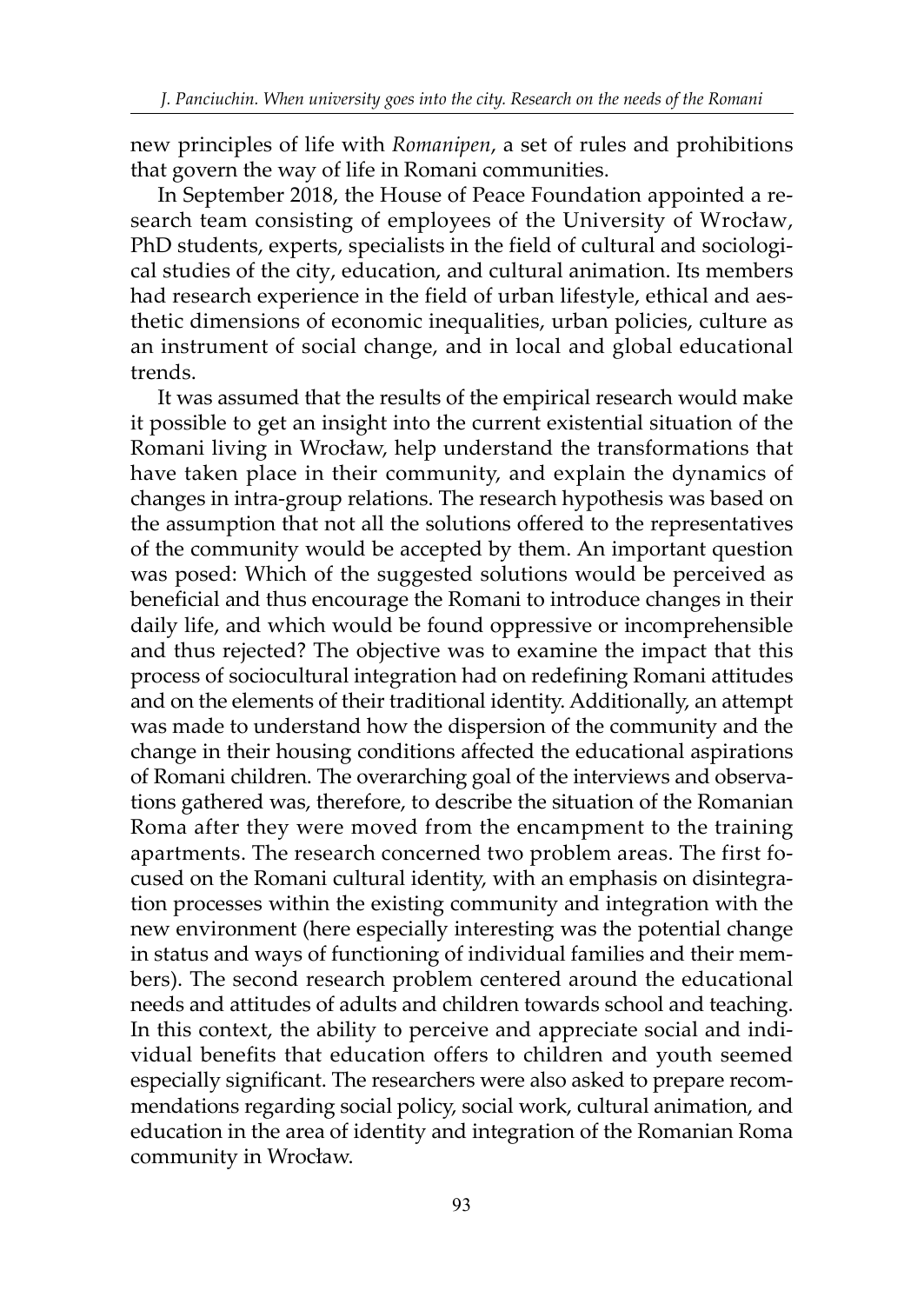An extremely interesting part of the research was the observation of the group's position in the entire urban organism. The city creates opportunities for establishing a dialogue that does not have to necessarily refer to the common good of the residents. It also leaves room for forming an opposition against national, ethnic, racial, or religious concepts. The city may thus be perceived as a laboratory and school of democracy [Barber 2013]. The diversity of lifestyles, perspectives, and beliefs, combined with the sense of community, enhances the emergence of various policies, democratizes decision-making processes, and creates new forms of social relations and negotiated local identities. All these elements contribute to the definition of urban citizenship. There is an increasing number of educational projects that aim at making people (often belonging to excluded groups) more aware and emancipated. Many of them are based on the reciprocal or multidirectional communication models and innovative educational methods that depart from the hierarchical organization of relationship, characteristic of the traditional school system. The purpose of learning and development is to equip individuals and groups with competencies to consciously and independently shape the future of their community, which will eventually improve their quality of life (in terms of economy, ecology, security, infrastructure, etc.). In other words, it is all about creating the opportunity for active participation in democratic processes that aim to ensure a better and more secure future for all the community members, build new types of social relations and a variety of local identities, across any divides.

As part of the program dedicated to the Romani of Wrocław, the community members were offered education at two levels. Firstly, children and youth were (in most cases, for the first time in their lives) made subject to compulsory education. Secondly, all age groups (including children and youth) are being taught practical skills that are required to live in a democratic system governed by the principles of a free market and capitalist economy. The process the Romani undergo may be compared to modernization. For example, the way Romani people conceptualize time is very distinct from what is accepted in modern societies. It becomes evident especially in Romani narratives about the past, for instance, in strategies or methods of presenting time passage – dates, periods, days, months, years, etc. Their conceptualization of time can be described as a "stream of life" or the state of embeddedness in everyday existence. The passage of time is not marked by the successive stages of education and career or periods of work and rest (including play). Of course, rites of passage are present in the Romani culture,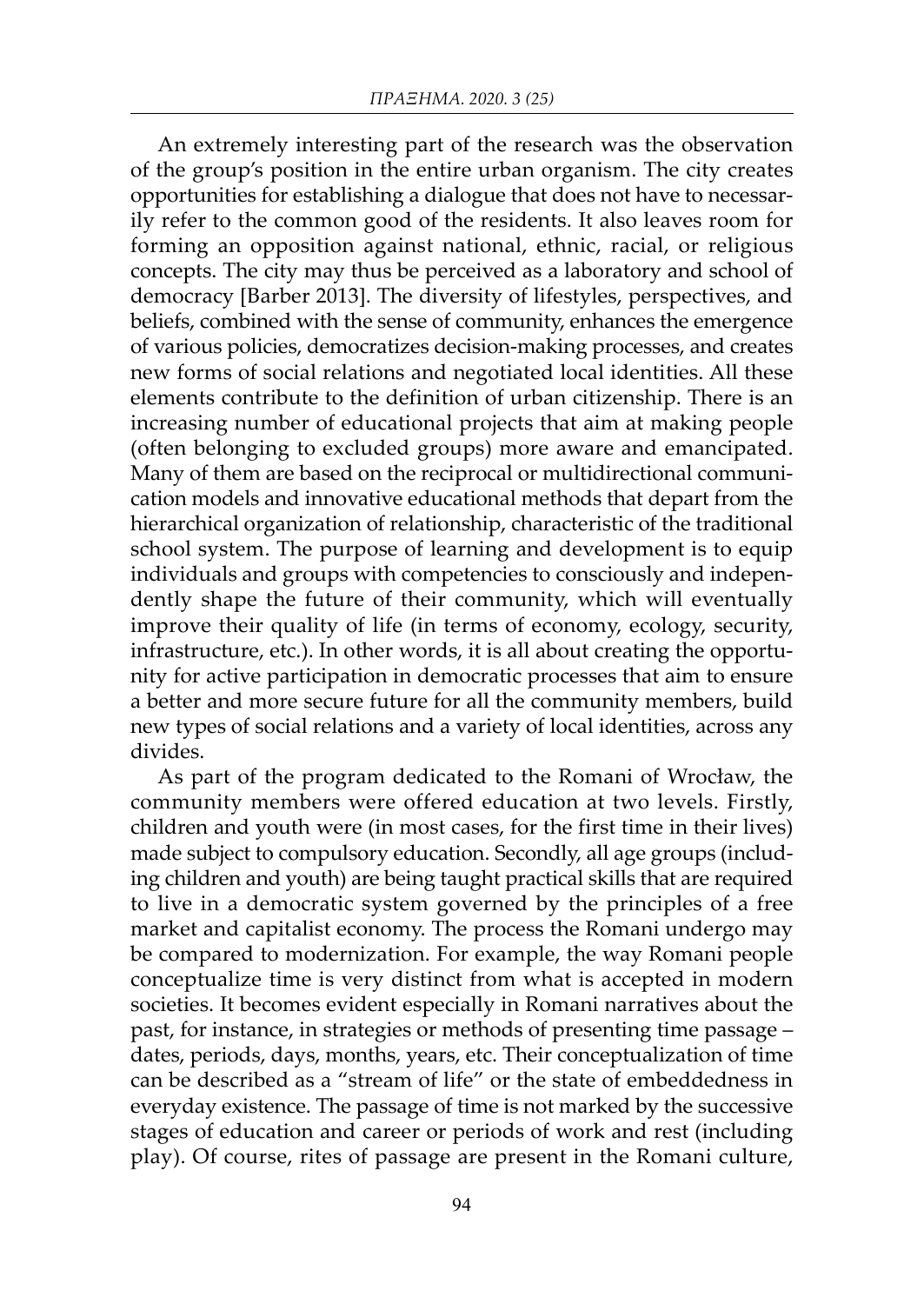marking the transition from one social role to another, but their location on the timeline is of less importance than in modern European communities. A separate issue is the Romani perception of present time, which is dominated by the sense of temporariness. It is probably connected with the current situation of the Romani families. They do not have any specific scenarios or plans for the future. When asked about their life plans, the Romani can usually only express their willingness to stay in Poland (that is, in Wrocław) or to return to Romania. As part of the program, they are thus taught to be punctual, respect other people's time, plan their work and relax time, and think not only about "hereand-now" but also about the future.

The decision to move the Romanian Roma from barracks to training apartments was expected to improve their living conditions and ensure access to the basic utilities, such as water, gas, and electricity. This significantly raised their living standards, especially in terms of sanitation and hygiene. The community members no longer have to worry about how to provide fuel or construct self-made heating systems. However, the decision appears to have negative impacts as well. For example, the senses of isolation and "not-being-at-home" have been observed in some representatives of the community. Others complain about how little freedom they have to decide on ways they wish to spend time together in their "own" space, especially "outside". The transfer to new locations has also affected the way Romani migrants earn money. Access to the utilities raised the maintenance costs. Prohibition on begging and collecting scrap metal further contributed to the deterioration of the financial situation of the families. The "employment" situation is further complicated by the lack of sufficient language competencies and poor numeracy skills. The change in living conditions and daily duties (including the need to take up a job and send children to school) affected the Romani daily schedule. Community representatives now have more "free time" because they do not have to devote their time to maintaining their informal architecture in good condition. Due to community dispersion, social contacts have weakened. Direct contacts were replaced with phone calls and social media. Ties remain the strongest among family members who occupy the same apartments.

Moving to the training apartments is also associated with more regular school attendance and an increased amount of time Romani children spend there, which means closer and more direct contacts with Polish children. Previously, Romani children had access only to individual forms of education offered by NGOs. Compulsory education and related social benefits that were offered by state institutions and non-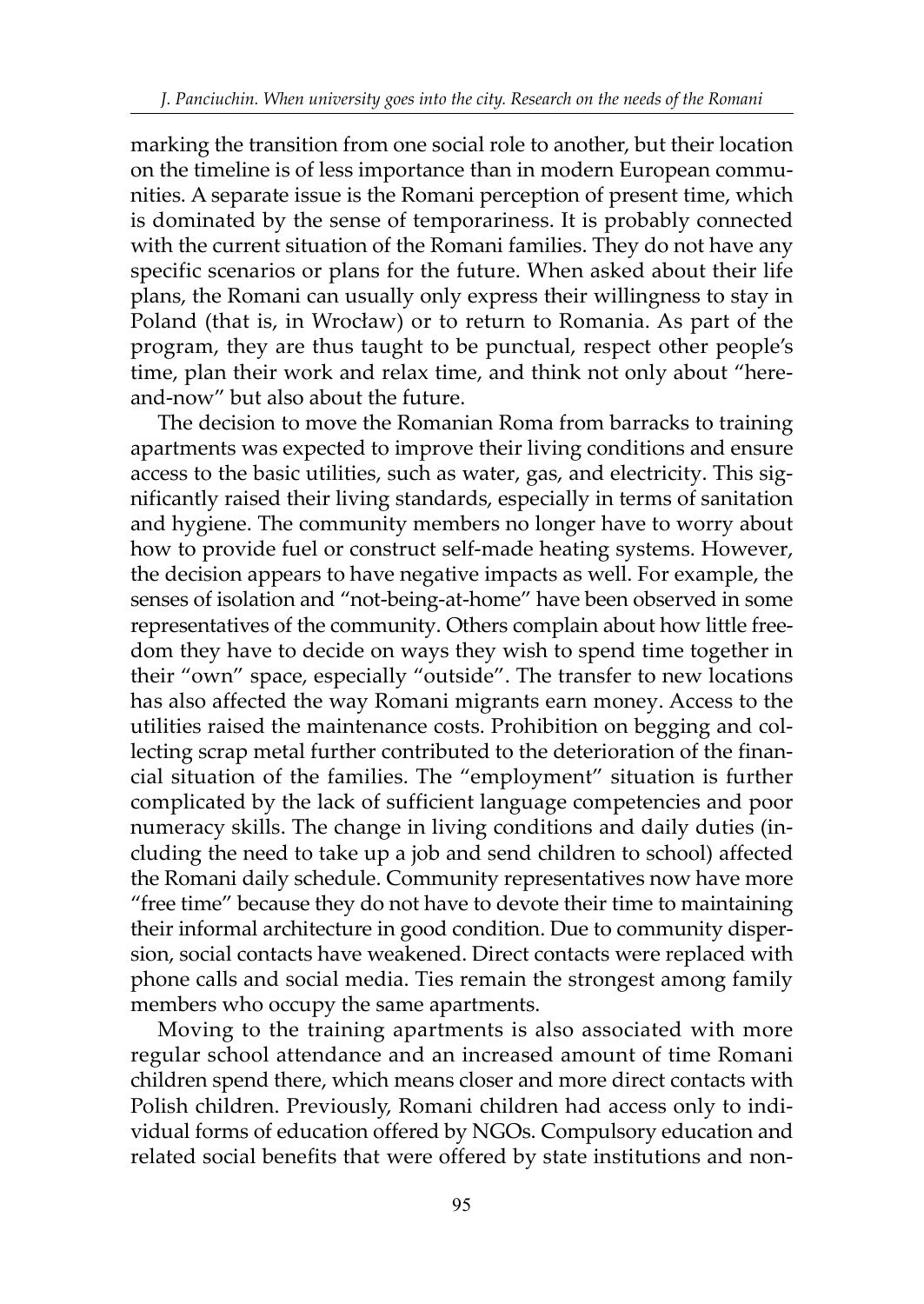governmental organizations, combined with lifestyle changes, led to a situation where school and integration with peers started to play an increasingly important role in the lives of Romani children.

As I have already mentioned, one of the researchers' tasks in the project was to create recommendations regarding social policy, social work, cultural animation, and education in the area of identity and integration of the Romanian Roma community in Wrocław. This means that the researchers commissioned by the Municipality of Wrocław were expected to propose solutions that could be implemented to improve the situation of the Romani community. In this way, the project goes beyond what can be referred to as basic research, that is, a systematic investigation to establish facts and create new knowledge about the world. It may be classified as applied research, that is, a methodology used to create knowledge that may serve as a practical solution to a specific problem. At the same time, it is deeply rooted in local politics – the actions taken by the city administration. The Romani encampment has been an object of heated discussions between, i.a., various non-profit organizations focused on improving living conditions and creating education opportunities for the Roma and the representatives of the regional and national authorities. Local and national media were also involved. The parties to the dispute were, of course, also the city residents who presented their arguments both in press, radio and TV interviews and on social media. Inevitably thus, the research team representing the academia also became involved in this social and political conflict. All this leads to many fundamental questions regarding the role of science in diagnosing the existing reality and recognizing the voices of people who used to be excluded from the public discourse. Furthermore, it creates questions concerning liberal democracy, or, more broadly speaking, modernity projects based on the concepts of the Enlightenment. An important component of this reflection is the issue of ethnicity and cultural identity as well as issues related to education and social progress. An important aspect is also the already mentioned education, both formal and informal, with its emancipatory potential. Education may in the long term become a driver for social transformation regarding political, economic, symbolic, and axiological dimensions.

The nature of the current study requires an interdisciplinary approach. On the one hand, it centers around the issue of cultural differences and relativism; on the other, it constitutes a political and philosophical reflection on democracy (both liberal and non-liberal). It thus inevitably touches upon the concepts of coercion and freedom considered both at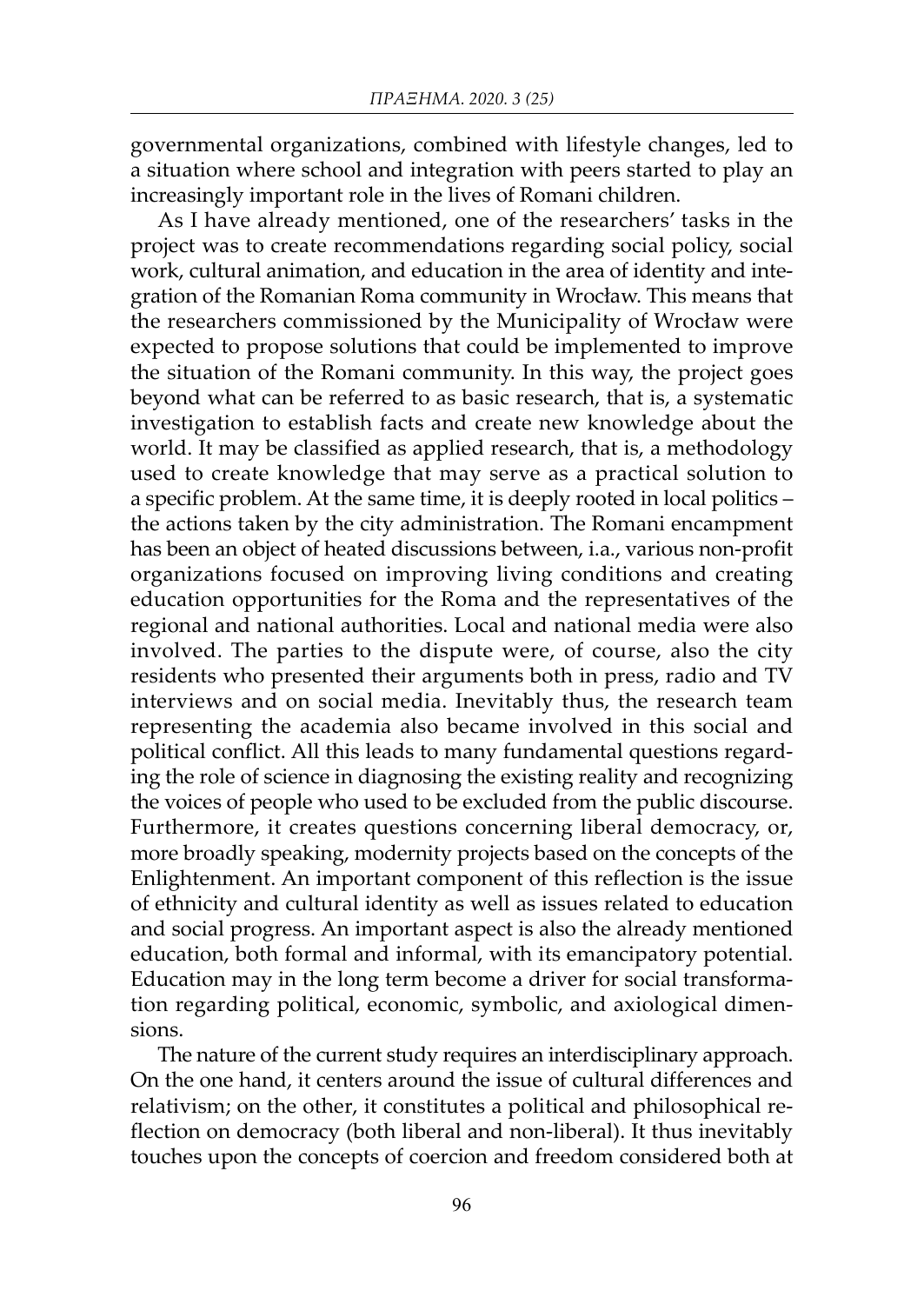the community and the individual level. It is also extremely important to consider the extent to which the process of adaptation and modernization of communities such as the Romani can take place under the legal system of liberal democracies. Equally important is also to understand the scope of responsibilities of modern states and international organizations towards the citizens referred to as "excluded". Here I would like to come back to the issue of tension between the policies and procedures introduced by European states to make the Romani fit into modern legal and economic frameworks and the attempt to preserve the Roma's cultural identity. The best suggestion to avoid past mistakes while aiming at increasing the productivity of the Romani and other marginalized groups<sup>1</sup> is the implementation of "radical democracy", a concept created by Chantal Mouffe and Ernesto Laclau [1985]. One of the basic assumptions behind this ideology is "the more pluralism, the more democracy" [Koczanowicz 2005, 16]. The greater the inclusion, the greater the diversity of voices. The greater the diversity of voices, the more difficult it is to reach the mythical consensus that we all know from liberal democracies, and the more room is created for different ways of living. In this way, the idea of diversity may be realized, the foundations on which democracy is built can get stronger, and the threat of populism or non-liberalism may be reduced.

# **REFERENCES**

- Barber 2013 *Barber, B.* If Mayors Ruled the World. New Haven; London: Yale University Press. 2013.
- Ferenc, Mandelt 2013 *Mandelt, M., & Ferenc, A.* Systemic exclusion and integration/situation of Romanian Roma living in Wrocław. Wrocław: [s.n.]. 2013. (In Polish).
- Koczanowicz 2005 *Koczanowicz, L.* Antagonism, agonism and radical democracy. Chantal Mouffe policy concept. In C. Mouffe, The Democratic Paradox. Translated by W. Jach et al. Wrocław: [s.n.]. 2005. (In Polish).
- Kwadrans 2013 *Kwadrans, Ł.* Roma. Close–Unknown. One of many. RomaRising. In J. Balkowski (Ed.), Heroes of the social campaign One of many in the lens of Chad Evans Wyatt. Wrocław: [s.n.]. 2013. (In Polish).

 $^{\rm 1}$  This article concerns the Romanian Roma community in Wrocław, however, this does not mean that the issues discussed here apply only to this group. Similar questions can be asked in the context of other groups that are subject to marginalization, based on race, gender, religion, economic status, origin, etc.